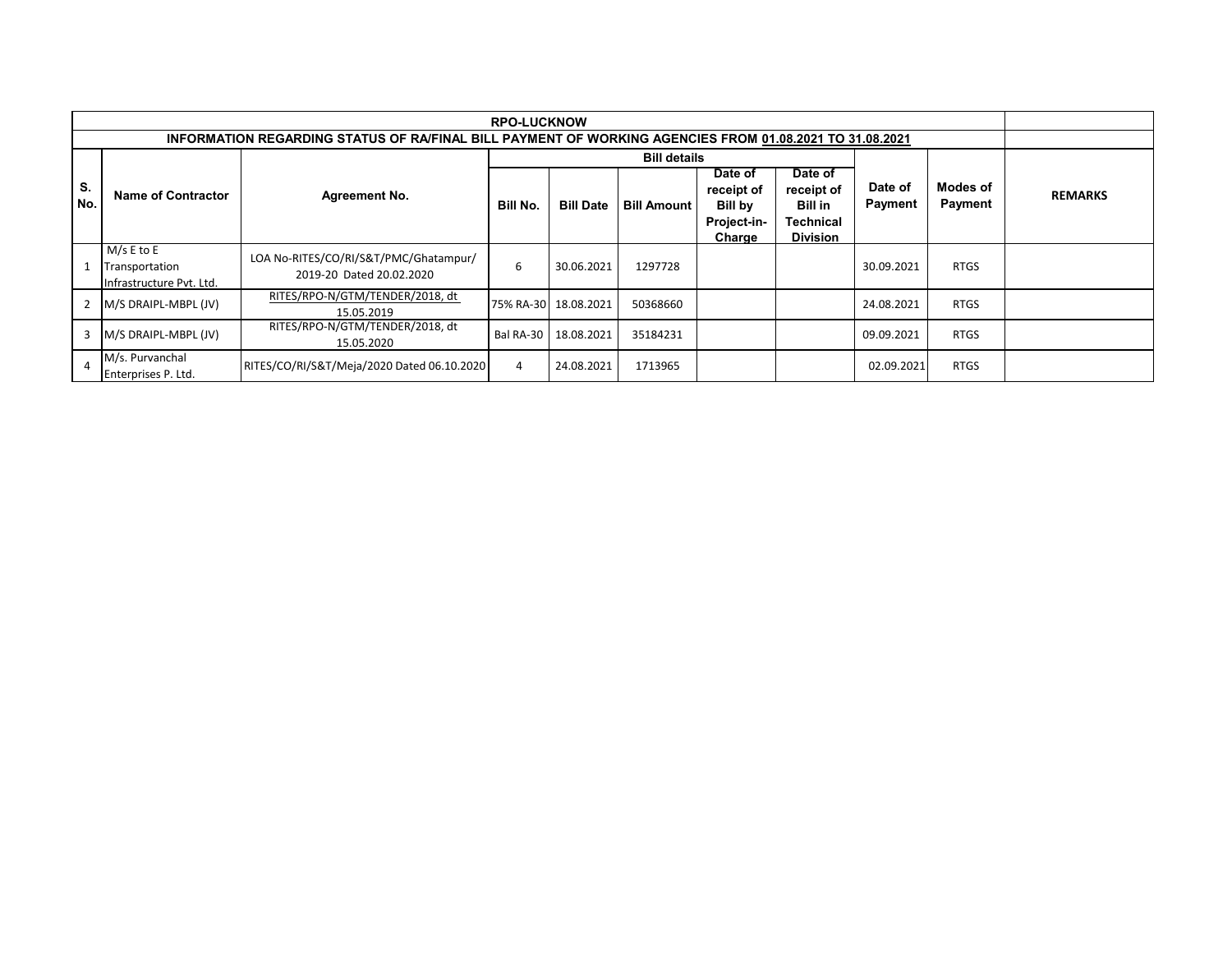|           | <b>RPO-LUCKNOW</b><br>INFORMATION REGARDING STATUS OF RA/FINAL BILL PAYMENT OF WORKING AGENCIES FROM 01.09.2021 TO 30.09.2021 |                                                  |          |                  |                     |                                                                  |                                                                                |                    |                            |                |
|-----------|-------------------------------------------------------------------------------------------------------------------------------|--------------------------------------------------|----------|------------------|---------------------|------------------------------------------------------------------|--------------------------------------------------------------------------------|--------------------|----------------------------|----------------|
|           |                                                                                                                               |                                                  |          |                  | <b>Bill details</b> |                                                                  |                                                                                |                    |                            |                |
| S.<br>No. | Name of Contractor                                                                                                            | <b>Agreement No.</b>                             | Bill No. | <b>Bill Date</b> | <b>Bill Amount</b>  | Date of<br>receipt of<br><b>Bill by</b><br>Project-in-<br>Charge | Date of<br>receipt of<br><b>Bill in</b><br><b>Technical</b><br><b>Division</b> | Date of<br>Payment | <b>Modes of</b><br>Payment | <b>REMARKS</b> |
|           | <b>IM/S NEW MODERN</b><br>TECHNOMECH P LTD                                                                                    | RITES/CO/RI/EE/MUNPL/MEJA/OHE, DATED<br>02.05.17 | 21       | 24.08.2021       | 9186298             |                                                                  |                                                                                | 07.10.2021         | <b>Bank Transfer</b>       |                |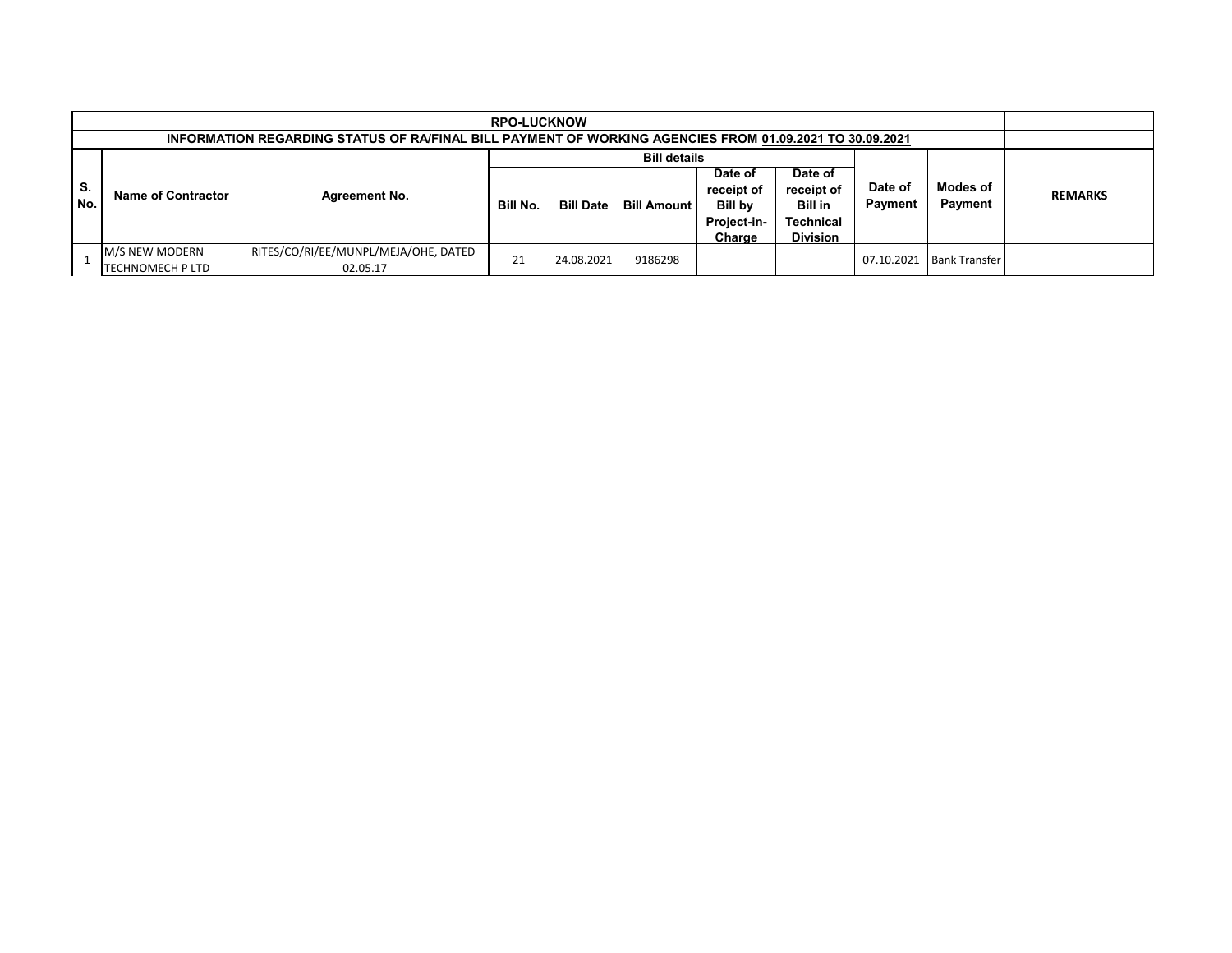|           | <b>RPO-LUCKNOW</b>                                                                                      |                                                                 |                |                      |                     |                                                           |                                                                  |                           |                       |                                      |  |
|-----------|---------------------------------------------------------------------------------------------------------|-----------------------------------------------------------------|----------------|----------------------|---------------------|-----------------------------------------------------------|------------------------------------------------------------------|---------------------------|-----------------------|--------------------------------------|--|
|           | INFORMATION REGARDING STATUS OF RA/FINAL BILL PAYMENT OF WORKING AGENCIES FROM 01.10.2021 TO 31.10.2021 |                                                                 |                |                      |                     |                                                           |                                                                  |                           |                       |                                      |  |
|           |                                                                                                         |                                                                 |                |                      | <b>Bill details</b> |                                                           |                                                                  |                           |                       |                                      |  |
| S.<br>No. | <b>Name of Contractor</b>                                                                               | <b>Agreement No.</b>                                            | Bill No.       | <b>Bill Date</b>     | <b>Bill Amount</b>  | Date of<br>receipt of<br>Bill by<br>Project-in-<br>Charge | Date of<br>receipt of<br>Bill in<br>Technical<br><b>Division</b> | Date of<br><b>Payment</b> | Modes of<br>Payment   | <b>REMARKS</b>                       |  |
|           | M/S SHIVAKRITI<br>INTERNATIONAL LTD.                                                                    | RITES/CO/RI/S&T/MUNPL-MEJA/TENDER/2015-<br>16. DATED 26.04.2017 | 16             | 08.10.2021           | 6535313             |                                                           |                                                                  | 22.10.2021                | Same Bank<br>Transfer |                                      |  |
|           | M/s Banbros Engineering<br>Pvt. Ltd.                                                                    | RITES/WS/BRBCL-NTPC/M&P-01/2019 Dated<br>15.11.2019             | $\overline{3}$ | 25.08.2021           | 3202867             |                                                           |                                                                  | 08.11.2021                | <b>RTGS</b>           | Clint fund received on<br>06.11.2021 |  |
| 3         | M/S DRAIPL-MBPL (JV)                                                                                    | RITES/RPO-N/GTM/TENDER/2018, dt<br>15.05.2019                   |                | 75% RA-31 23.10.2021 | 59160142            |                                                           |                                                                  | 27.10.2021                | <b>RTGS</b>           |                                      |  |
| 4         | $M/S$ DRAIPL-MBPL (JV)                                                                                  | RITES/RPO-N/GTM/TENDER/2018, dt<br>15.05.2020                   | Bal RA-31      | 23.10.2021           | 30665807            |                                                           |                                                                  | 03.11.2021                | <b>RTGS</b>           |                                      |  |
|           | M/s Gannon Dunkerley<br>Co Ltd.                                                                         | RITES/RPO-LKO/5900/BRBCL/P-3 Dated<br>04.04.2016                | 33             | 30.09.2021           | 4670368             |                                                           |                                                                  | 12.11.2021                | <b>RTGS</b>           |                                      |  |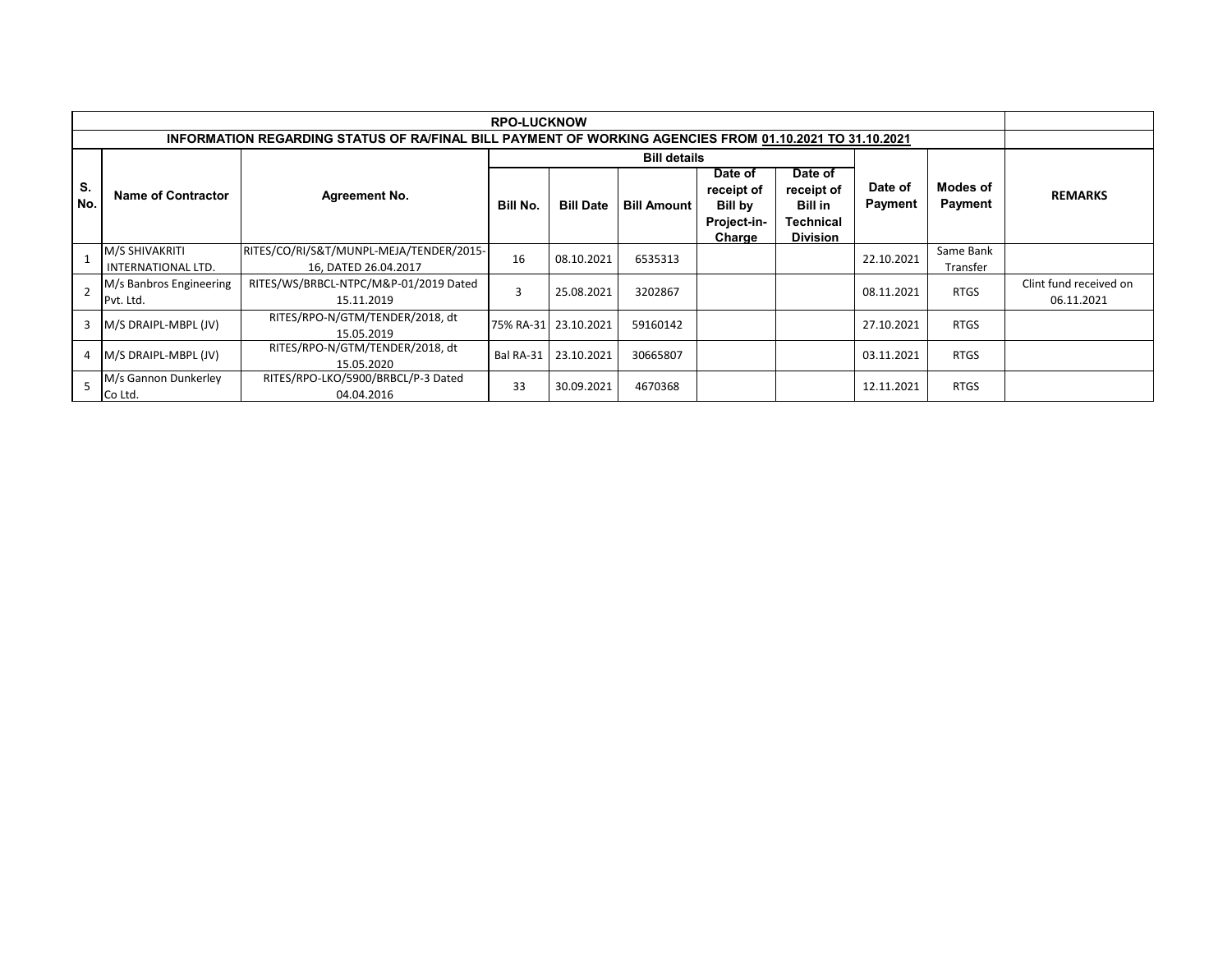|               | <b>RPO-LUCKNOW</b>                                                                                      |                                                                        |          |                  |                     |                                                           |                                                                         |                    |                     |                                                                                                                 |  |
|---------------|---------------------------------------------------------------------------------------------------------|------------------------------------------------------------------------|----------|------------------|---------------------|-----------------------------------------------------------|-------------------------------------------------------------------------|--------------------|---------------------|-----------------------------------------------------------------------------------------------------------------|--|
|               | INFORMATION REGARDING STATUS OF RA/FINAL BILL PAYMENT OF WORKING AGENCIES FROM 01.11.2021 TO 30.11.2021 |                                                                        |          |                  |                     |                                                           |                                                                         |                    |                     |                                                                                                                 |  |
|               |                                                                                                         |                                                                        |          |                  | <b>Bill details</b> |                                                           |                                                                         |                    |                     |                                                                                                                 |  |
| S.<br>No.     | <b>Name of Contractor</b>                                                                               | <b>Agreement No.</b>                                                   | Bill No. | <b>Bill Date</b> | <b>Bill Amount</b>  | Date of<br>receipt of<br>Bill by<br>Project-in-<br>Charge | Date of<br>receipt of<br><b>Bill in</b><br>Technical<br><b>Division</b> | Date of<br>Payment | Modes of<br>Payment | <b>REMARKS</b>                                                                                                  |  |
| 1             | M/s Suresh Chand Gupta                                                                                  | RITES/RPO-LKO/5936/FGUTPP/P-2/R<br>Dated23.08.2018                     | 15       | 31.10.2021       | 14206957            |                                                           |                                                                         | 02.12.2021         | <b>RTGS</b>         | Delayed due to: In-<br>principal approval received<br>on 23.11.21, BG<br>confirmation received on<br>02.12.2021 |  |
| $\mathcal{P}$ | M/s Kalindee Rail Nirman<br>P Ltd                                                                       | RITES/RPO-<br>LKO/NTPC/Kahalgaon/S&T/Package-2R-1<br>Dated 07.08.2009  | 13       | 08.11.2021       | 7558062             |                                                           |                                                                         |                    | under process       |                                                                                                                 |  |
| 3             | M/s Amit Kumar                                                                                          | RITES/RPO-LKO/5900/BRBCL/P3A/R, DATED<br>28.03.2017                    | 7&final  | 31.12.2020       | 2178613             |                                                           |                                                                         |                    | under process       |                                                                                                                 |  |
|               | M/s Hari Const.&<br>Associates P Ltd                                                                    | RITES/RPO-LKO/5900/BRBCL-NABINAGAR/P-<br>2A/TF-VOL-II, DATE 08.10.2018 | 19       | 30.09.2021       | 3082022             |                                                           |                                                                         |                    | under process       |                                                                                                                 |  |